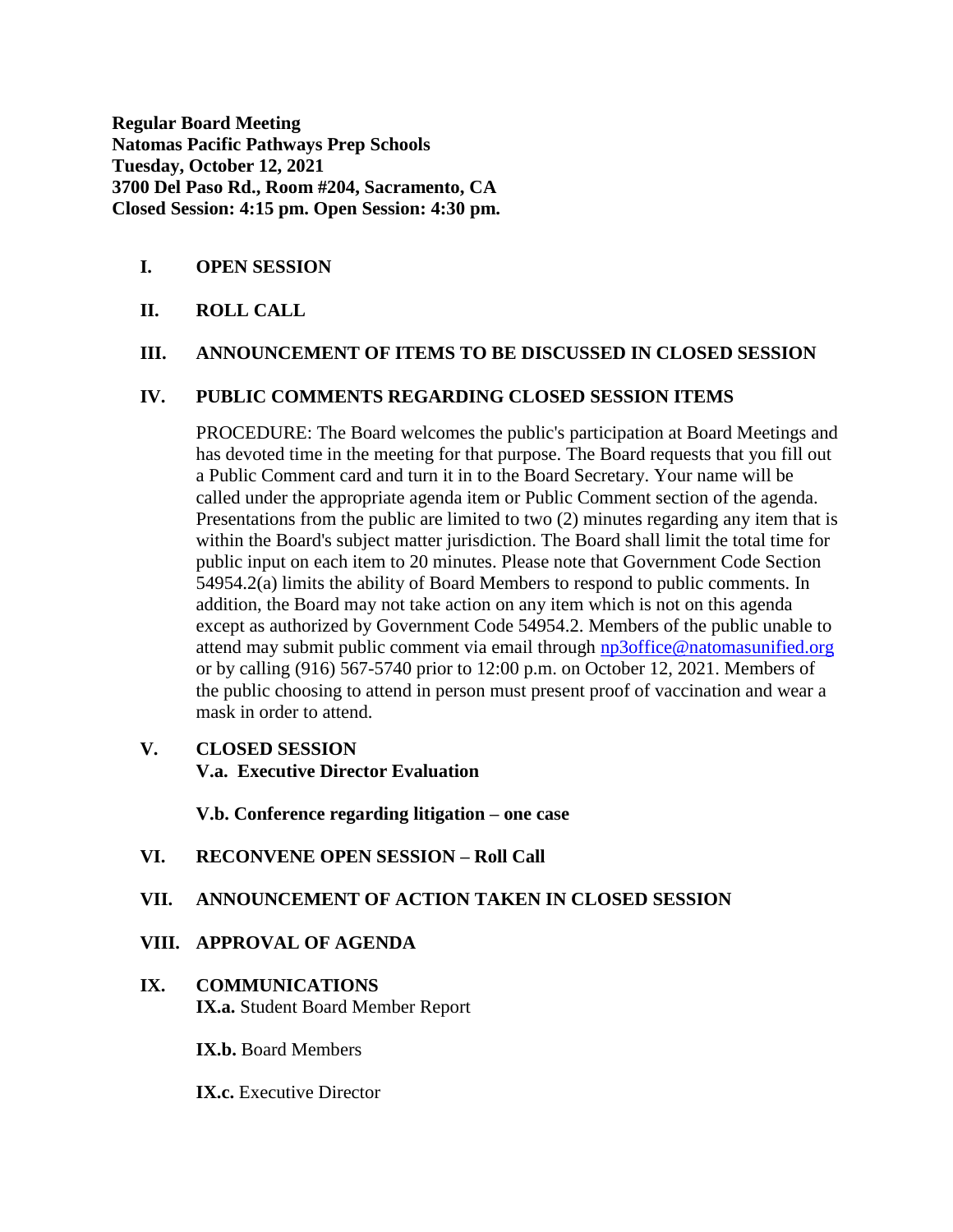# **X. PUBLIC COMMENT**

PROCEDURE: The Board welcomes the public's participation at Board Meetings and has devoted time in the meeting for that purpose. The Board requests that you fill out a Public Comment card and turn it in to the Board Secretary. Your name will be called under the appropriate agenda item or Public Comment section of the agenda. Presentations from the public are limited to two (2) minutes regarding any item that is within the Board's subject matter jurisdiction. The Board shall limit the total time for public input on each item to 20 minutes. Please note that Government Code Section 54954.2(a) limits the ability of Board Members to respond to public comments. In addition, the Board may not take action on any item which is not on this agenda except as authorized by Government Code 54954.2. Members of the public unable to attend may submit public comment via email through [np3office@natomasunified.org](mailto:np3office@natomasunified.org) or by calling (916) 567-5740 prior to 12:00 p.m. on October 12, 2021. Members of the public choosing to attend in person must present proof of vaccination and wear a mask to attend.

# **XI. CONSENT ITEMS**

**XI.a. Approve the Consent Calendar**

**XI.b. Approve the August 17, 2021 Regular Board Meeting Minutes**

# **XII. PRESENTATION**

### **XII.a. Principal's Reports**

**Speakers:** Melissa Mori, High School Principal Lindsay Anzelc, Middle School Principal Marcie Dart, Elementary Principal

**Recommended Motion:** The Board is asked to receive a presentation regarding school information and events since the October 15, 2019 Board Meeting.

# **XII.b. ENROLLMENT REPORT**

**Speaker:** Sharon Maccini, Deputy Director **Recommended Motion:** The Board is asked to receive a presentation regarding current enrollment and ADA % for 2020 - 21.

# **XII.c**. **2020 - 21 Middle and Elementary Academic Data**

**Speaker:** Tom Rutten, Executive Director **Recommended Motion:** The Board is asked to receive information on Middle and Elementary School 2020 – 21 student academic performance based on I-ready data.

# **XII.d. Elementary Construction for Del Paso Campus**

**Speaker:** Tom Rutten, Executive Director **Recommended Motion:** The Board is asked to receive information regarding new construction for the Elementary campus at the Del Paso Rd. site.